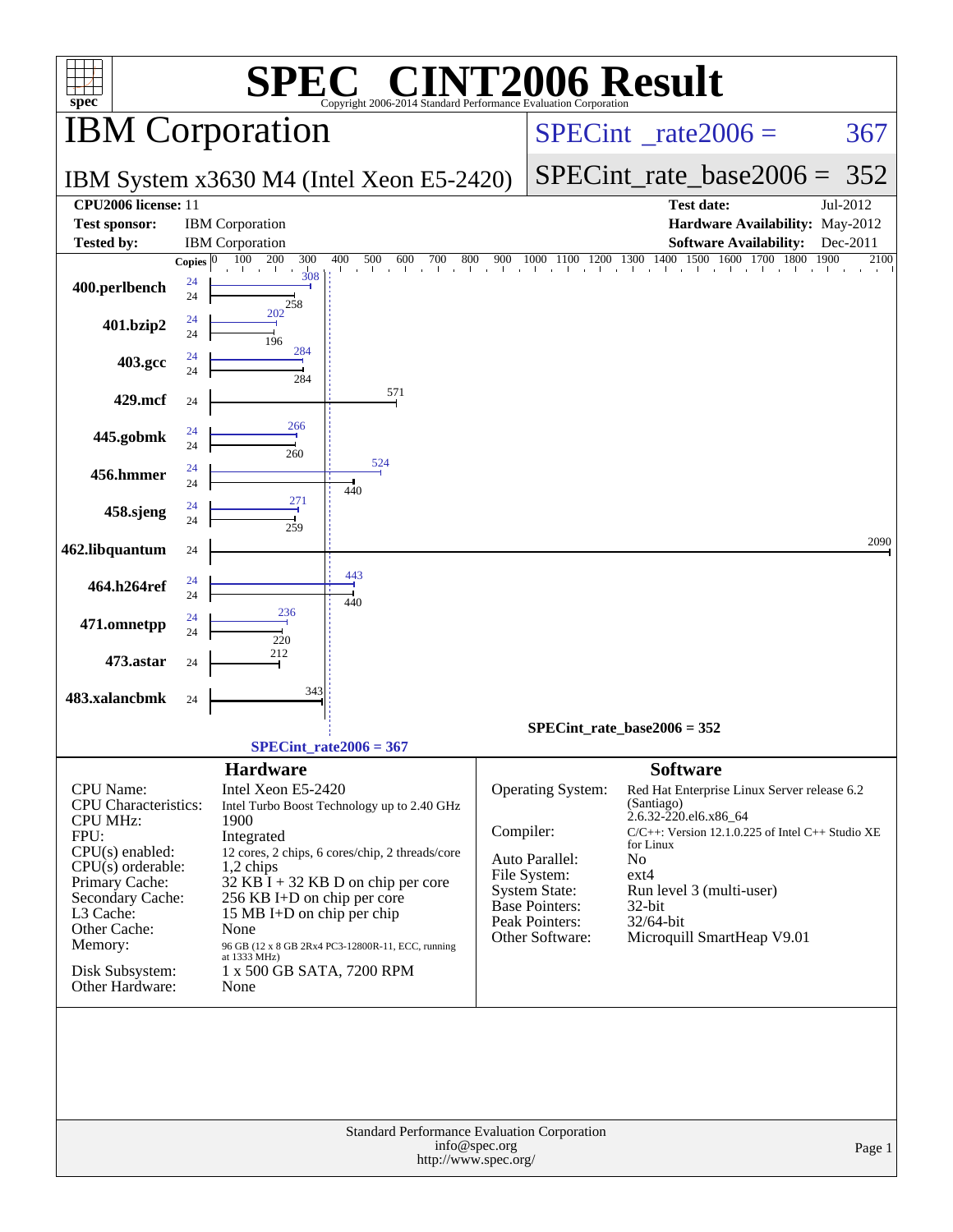

## IBM Corporation

### SPECint rate $2006 = 367$

IBM System x3630 M4 (Intel Xeon E5-2420)

[SPECint\\_rate\\_base2006 =](http://www.spec.org/auto/cpu2006/Docs/result-fields.html#SPECintratebase2006) 352

#### **[CPU2006 license:](http://www.spec.org/auto/cpu2006/Docs/result-fields.html#CPU2006license)** 11 **[Test date:](http://www.spec.org/auto/cpu2006/Docs/result-fields.html#Testdate)** Jul-2012

**[Test sponsor:](http://www.spec.org/auto/cpu2006/Docs/result-fields.html#Testsponsor)** IBM Corporation **[Hardware Availability:](http://www.spec.org/auto/cpu2006/Docs/result-fields.html#HardwareAvailability)** May-2012 **[Tested by:](http://www.spec.org/auto/cpu2006/Docs/result-fields.html#Testedby)** IBM Corporation **[Software Availability:](http://www.spec.org/auto/cpu2006/Docs/result-fields.html#SoftwareAvailability)** Dec-2011

### **[Results Table](http://www.spec.org/auto/cpu2006/Docs/result-fields.html#ResultsTable)**

|                                                                                                          | <b>Base</b>   |                |       |                |            |                | <b>Peak</b> |               |                |              |                |              |                |              |
|----------------------------------------------------------------------------------------------------------|---------------|----------------|-------|----------------|------------|----------------|-------------|---------------|----------------|--------------|----------------|--------------|----------------|--------------|
| <b>Benchmark</b>                                                                                         | <b>Copies</b> | <b>Seconds</b> | Ratio | <b>Seconds</b> | Ratio      | <b>Seconds</b> | Ratio       | <b>Copies</b> | <b>Seconds</b> | <b>Ratio</b> | <b>Seconds</b> | <b>Ratio</b> | <b>Seconds</b> | <b>Ratio</b> |
| 400.perlbench                                                                                            | 24            | 910            | 258   | 911            | 257        | 907            | 258         | 24            | 762            | 308          | 758            | 309          | 760            | <b>308</b>   |
| 401.bzip2                                                                                                | 24            | 1183           | 196   | 1183           | 196        | 1185           | 195         | 24            | 1147           | 202          | 1146           | 202          | 1145           | 202          |
| $403.\mathrm{gcc}$                                                                                       | 24            | 682            | 283   | 677            | 285        | 680            | 284         | 24            | 681            | 284          | 681            | 284          | 681            | 284          |
| $429$ .mcf                                                                                               | 24            | 383            | 571   | 383            | 571        | 383            | 571         | 24            | 383            | 571          | 383            | 571          | 383            | 571          |
| $445$ .gobmk                                                                                             | 24            | 967            | 260   | 968            | <b>260</b> | 968            | 260l        | 24            | 947            | 266          | 951            | 265          | 945            | 266          |
| 456.hmmer                                                                                                | 24            | 506            | 442   | 511            | 438        | 509            | 440         | 24            | 427            | 524          | 427            | 524          | 427            | 525          |
| $458$ .sjeng                                                                                             | 24            | 1125           | 258   | 1112           | 261        | 1121           | 259         | 24            | 1080           | 269          | 1068           | 272          | 1072           | 271          |
| 462.libquantum                                                                                           | 24            | 238            | 2090  | 238            | 2090       | 238            | 2090        | 24            | 238            | 2090         | 238            | 2090         | 238            | 2090         |
| 464.h264ref                                                                                              | 24            | 1207           | 440   | 1213           | 438        | 1208           | 440         | 24            | 1197           | 444          | 1203           | 442          | 1200           | 443          |
| 471.omnetpp                                                                                              | 24            | 680            | 220   | 682            | 220        | 683            | 220         | 24            | 636            | 236          | 636            | 236          | 636            | 236          |
| 473.astar                                                                                                | 24            | 801            | 210   | 795            | 212        | 794            | 212         | 24            | 801            | 210          | 795            | 212          | 794            | 212          |
| 483.xalancbmk                                                                                            | 24            | 482            | 344   | 482            | 343        | 483            | 343         | 24            | 482            | 344          | 482            | 343          | 483            | 343          |
| Results appear in the order in which they were run. Bold underlined text indicates a median measurement. |               |                |       |                |            |                |             |               |                |              |                |              |                |              |

### **[Submit Notes](http://www.spec.org/auto/cpu2006/Docs/result-fields.html#SubmitNotes)**

 The numactl mechanism was used to bind copies to processors. The config file option 'submit' was used to generate numactl commands to bind each copy to a specific processor. For details, please see the config file.

### **[Operating System Notes](http://www.spec.org/auto/cpu2006/Docs/result-fields.html#OperatingSystemNotes)**

 Stack size set to unlimited using "ulimit -s unlimited" Zone reclaim mode enabled with: echo 1 > /proc/sys/vm/zone\_reclaim\_mode

### **[Platform Notes](http://www.spec.org/auto/cpu2006/Docs/result-fields.html#PlatformNotes)**

Standard Performance Evaluation Corporation [info@spec.org](mailto:info@spec.org) BIOS setting: Operating Mode set to Maximum Performance Sysinfo program /home/SPECcpu-v1.2/config/sysinfo.rev6800 \$Rev: 6800 \$ \$Date:: 2011-10-11 #\$ 6f2ebdff5032aaa42e583f96b07f99d3 running on x3630m4-rhel62 Fri Jul 13 12:55:53 2012 This section contains SUT (System Under Test) info as seen by some common utilities. To remove or add to this section, see: <http://www.spec.org/cpu2006/Docs/config.html#sysinfo> From /proc/cpuinfo model name : Intel(R) Xeon(R) CPU E5-2420 0 @ 1.90GHz 2 "physical id"s (chips) 24 "processors" cores, siblings (Caution: counting these is hw and system dependent. The Continued on next page

<http://www.spec.org/>

Page 2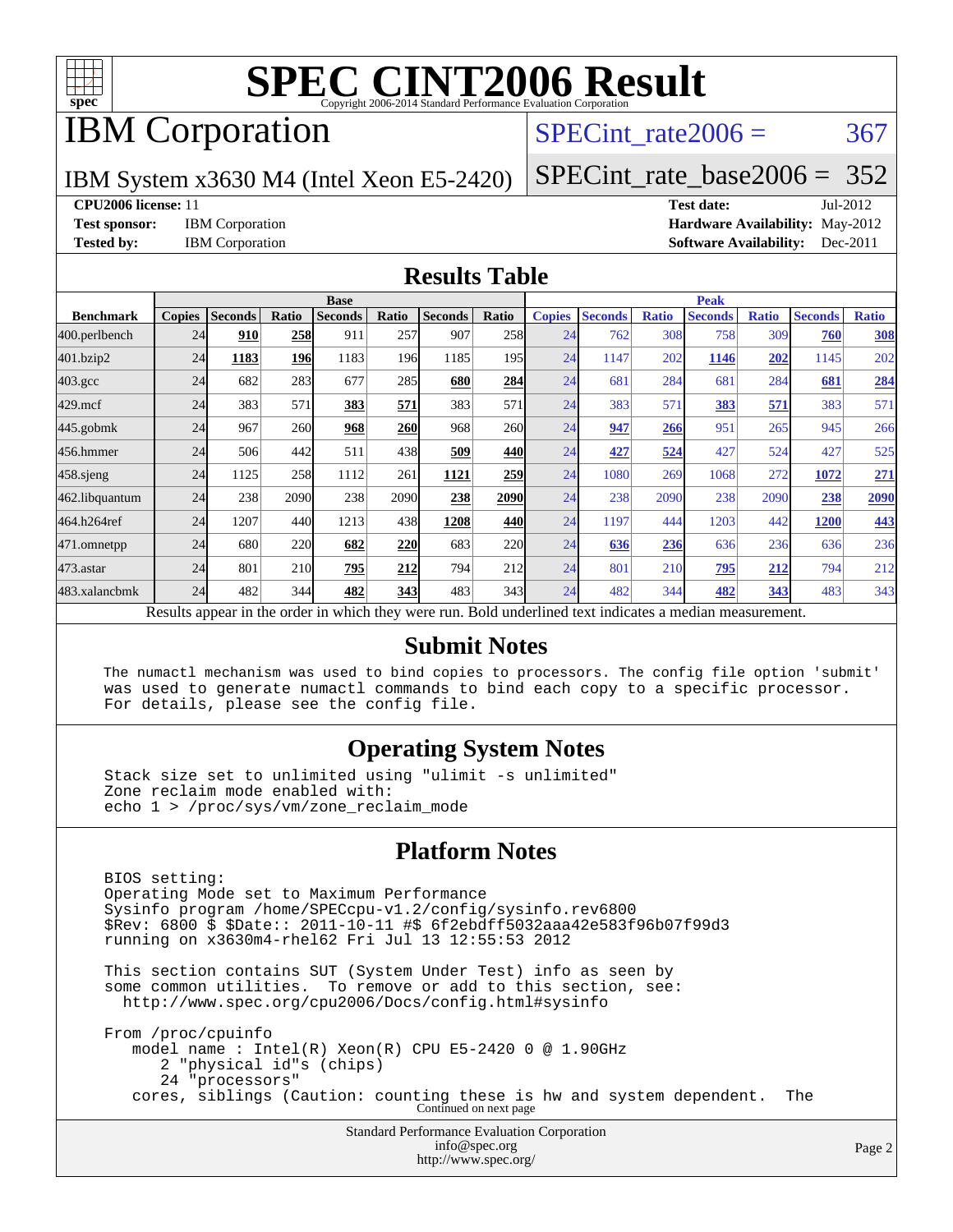

IBM Corporation

SPECint rate $2006 = 367$ 

[SPECint\\_rate\\_base2006 =](http://www.spec.org/auto/cpu2006/Docs/result-fields.html#SPECintratebase2006)  $352$ 

IBM System x3630 M4 (Intel Xeon E5-2420)

**[CPU2006 license:](http://www.spec.org/auto/cpu2006/Docs/result-fields.html#CPU2006license)** 11 **[Test date:](http://www.spec.org/auto/cpu2006/Docs/result-fields.html#Testdate)** Jul-2012 **[Test sponsor:](http://www.spec.org/auto/cpu2006/Docs/result-fields.html#Testsponsor)** IBM Corporation **[Hardware Availability:](http://www.spec.org/auto/cpu2006/Docs/result-fields.html#HardwareAvailability)** May-2012 **[Tested by:](http://www.spec.org/auto/cpu2006/Docs/result-fields.html#Testedby)** IBM Corporation **IBM** Corporation **[Software Availability:](http://www.spec.org/auto/cpu2006/Docs/result-fields.html#SoftwareAvailability)** Dec-2011

### **[Platform Notes \(Continued\)](http://www.spec.org/auto/cpu2006/Docs/result-fields.html#PlatformNotes)**

 following excerpts from /proc/cpuinfo might not be reliable. Use with caution.) cpu cores : 6 siblings : 12 physical 0: cores 0 1 2 3 4 5 physical 1: cores 0 1 2 3 4 5 cache size : 15360 KB From /proc/meminfo MemTotal: 99043000 kB HugePages\_Total: 0 Hugepagesize: 2048 kB /usr/bin/lsb\_release -d Red Hat Enterprise Linux Server release 6.2 (Santiago) From /etc/\*release\* /etc/\*version\* redhat-release: Red Hat Enterprise Linux Server release 6.2 (Santiago) system-release: Red Hat Enterprise Linux Server release 6.2 (Santiago) system-release-cpe: cpe:/o:redhat:enterprise\_linux:6server:ga:server uname -a: Linux x3630m4-rhel62 2.6.32-220.el6.x86\_64 #1 SMP Wed Nov 9 08:03:13 EST 2011 x86\_64 x86\_64 x86\_64 GNU/Linux run-level 3 Jul 13 12:49 SPEC is set to: /home/SPECcpu-v1.2<br>Filesystem Type Size Use Filesystem Type Size Used Avail Use% Mounted on /dev/mapper/vg\_x3630m4rhel62-lv\_home ext4 383G 4.5G 359G 2% /home Additional information from dmidecode: Memory: 12x Samsung M393B1K70DH0-CK0 8 GB 1333 MHz 2 rank (End of data from sysinfo program)

### **[General Notes](http://www.spec.org/auto/cpu2006/Docs/result-fields.html#GeneralNotes)**

Environment variables set by runspec before the start of the run: LD\_LIBRARY\_PATH = "/home/SPECcpu-v1.2/libs/32:/home/SPECcpu-v1.2/libs/64" Binaries compiled on a system with 1x Core i7-860 CPU + 8GB memory using RHEL5.5 Transparent Huge Pages enabled with: echo always > /sys/kernel/mm/redhat\_transparent\_hugepage/enabled Filesystem page cache cleared with: echo 1> /proc/sys/vm/drop\_caches runspec command invoked through numactl i.e.: numactl --interleave=all runspec <etc>

> Standard Performance Evaluation Corporation [info@spec.org](mailto:info@spec.org) <http://www.spec.org/>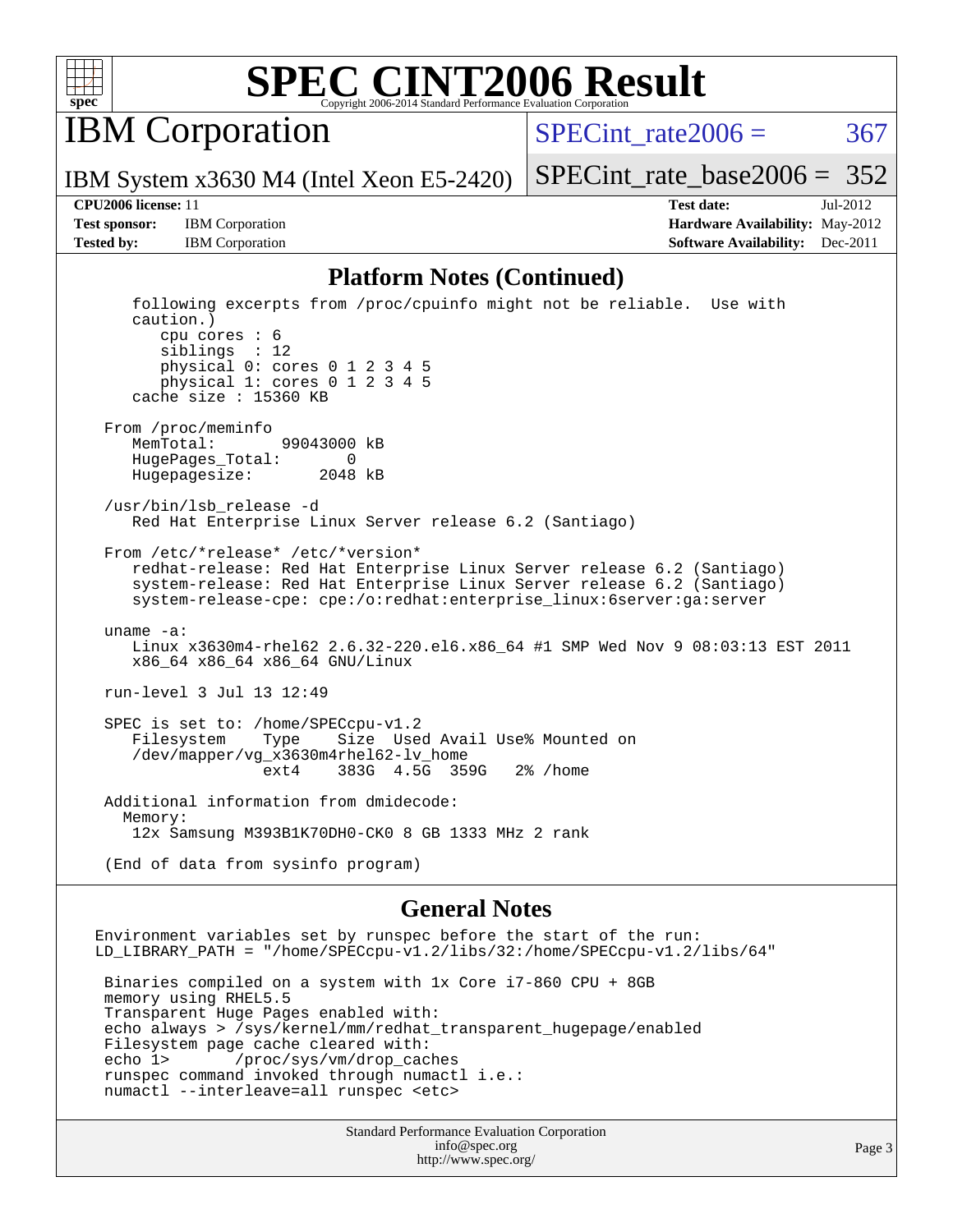

# IBM Corporation

SPECint rate $2006 = 367$ 

IBM System x3630 M4 (Intel Xeon E5-2420)

#### **[CPU2006 license:](http://www.spec.org/auto/cpu2006/Docs/result-fields.html#CPU2006license)** 11 **[Test date:](http://www.spec.org/auto/cpu2006/Docs/result-fields.html#Testdate)** Jul-2012

**[Test sponsor:](http://www.spec.org/auto/cpu2006/Docs/result-fields.html#Testsponsor)** IBM Corporation **[Hardware Availability:](http://www.spec.org/auto/cpu2006/Docs/result-fields.html#HardwareAvailability)** May-2012

[SPECint\\_rate\\_base2006 =](http://www.spec.org/auto/cpu2006/Docs/result-fields.html#SPECintratebase2006)  $352$ 

**[Tested by:](http://www.spec.org/auto/cpu2006/Docs/result-fields.html#Testedby)** IBM Corporation **[Software Availability:](http://www.spec.org/auto/cpu2006/Docs/result-fields.html#SoftwareAvailability)** Dec-2011

### **[Base Compiler Invocation](http://www.spec.org/auto/cpu2006/Docs/result-fields.html#BaseCompilerInvocation)**

[C benchmarks](http://www.spec.org/auto/cpu2006/Docs/result-fields.html#Cbenchmarks):  $\text{icc}$   $-\text{m32}$ 

[C++ benchmarks:](http://www.spec.org/auto/cpu2006/Docs/result-fields.html#CXXbenchmarks) [icpc -m32](http://www.spec.org/cpu2006/results/res2012q3/cpu2006-20120725-23860.flags.html#user_CXXbase_intel_icpc_4e5a5ef1a53fd332b3c49e69c3330699)

### **[Base Portability Flags](http://www.spec.org/auto/cpu2006/Docs/result-fields.html#BasePortabilityFlags)**

 400.perlbench: [-DSPEC\\_CPU\\_LINUX\\_IA32](http://www.spec.org/cpu2006/results/res2012q3/cpu2006-20120725-23860.flags.html#b400.perlbench_baseCPORTABILITY_DSPEC_CPU_LINUX_IA32) 462.libquantum: [-DSPEC\\_CPU\\_LINUX](http://www.spec.org/cpu2006/results/res2012q3/cpu2006-20120725-23860.flags.html#b462.libquantum_baseCPORTABILITY_DSPEC_CPU_LINUX) 483.xalancbmk: [-DSPEC\\_CPU\\_LINUX](http://www.spec.org/cpu2006/results/res2012q3/cpu2006-20120725-23860.flags.html#b483.xalancbmk_baseCXXPORTABILITY_DSPEC_CPU_LINUX)

### **[Base Optimization Flags](http://www.spec.org/auto/cpu2006/Docs/result-fields.html#BaseOptimizationFlags)**

[C benchmarks](http://www.spec.org/auto/cpu2006/Docs/result-fields.html#Cbenchmarks):

[-xSSE4.2](http://www.spec.org/cpu2006/results/res2012q3/cpu2006-20120725-23860.flags.html#user_CCbase_f-xSSE42_f91528193cf0b216347adb8b939d4107) [-ipo](http://www.spec.org/cpu2006/results/res2012q3/cpu2006-20120725-23860.flags.html#user_CCbase_f-ipo) [-O3](http://www.spec.org/cpu2006/results/res2012q3/cpu2006-20120725-23860.flags.html#user_CCbase_f-O3) [-no-prec-div](http://www.spec.org/cpu2006/results/res2012q3/cpu2006-20120725-23860.flags.html#user_CCbase_f-no-prec-div) [-opt-prefetch](http://www.spec.org/cpu2006/results/res2012q3/cpu2006-20120725-23860.flags.html#user_CCbase_f-opt-prefetch) [-opt-mem-layout-trans=3](http://www.spec.org/cpu2006/results/res2012q3/cpu2006-20120725-23860.flags.html#user_CCbase_f-opt-mem-layout-trans_a7b82ad4bd7abf52556d4961a2ae94d5)

[C++ benchmarks:](http://www.spec.org/auto/cpu2006/Docs/result-fields.html#CXXbenchmarks)

[-xSSE4.2](http://www.spec.org/cpu2006/results/res2012q3/cpu2006-20120725-23860.flags.html#user_CXXbase_f-xSSE42_f91528193cf0b216347adb8b939d4107) [-ipo](http://www.spec.org/cpu2006/results/res2012q3/cpu2006-20120725-23860.flags.html#user_CXXbase_f-ipo) [-O3](http://www.spec.org/cpu2006/results/res2012q3/cpu2006-20120725-23860.flags.html#user_CXXbase_f-O3) [-no-prec-div](http://www.spec.org/cpu2006/results/res2012q3/cpu2006-20120725-23860.flags.html#user_CXXbase_f-no-prec-div) [-opt-prefetch](http://www.spec.org/cpu2006/results/res2012q3/cpu2006-20120725-23860.flags.html#user_CXXbase_f-opt-prefetch) [-opt-mem-layout-trans=3](http://www.spec.org/cpu2006/results/res2012q3/cpu2006-20120725-23860.flags.html#user_CXXbase_f-opt-mem-layout-trans_a7b82ad4bd7abf52556d4961a2ae94d5) [-Wl,-z,muldefs](http://www.spec.org/cpu2006/results/res2012q3/cpu2006-20120725-23860.flags.html#user_CXXbase_link_force_multiple1_74079c344b956b9658436fd1b6dd3a8a) [-L/smartheap -lsmartheap](http://www.spec.org/cpu2006/results/res2012q3/cpu2006-20120725-23860.flags.html#user_CXXbase_SmartHeap_7c9e394a5779e1a7fec7c221e123830c)

### **[Base Other Flags](http://www.spec.org/auto/cpu2006/Docs/result-fields.html#BaseOtherFlags)**

[C benchmarks](http://www.spec.org/auto/cpu2006/Docs/result-fields.html#Cbenchmarks):

403.gcc: [-Dalloca=\\_alloca](http://www.spec.org/cpu2006/results/res2012q3/cpu2006-20120725-23860.flags.html#b403.gcc_baseEXTRA_CFLAGS_Dalloca_be3056838c12de2578596ca5467af7f3)

## **[Peak Compiler Invocation](http://www.spec.org/auto/cpu2006/Docs/result-fields.html#PeakCompilerInvocation)**

[C benchmarks \(except as noted below\)](http://www.spec.org/auto/cpu2006/Docs/result-fields.html#Cbenchmarksexceptasnotedbelow): [icc -m32](http://www.spec.org/cpu2006/results/res2012q3/cpu2006-20120725-23860.flags.html#user_CCpeak_intel_icc_5ff4a39e364c98233615fdd38438c6f2) 400.perlbench: [icc -m64](http://www.spec.org/cpu2006/results/res2012q3/cpu2006-20120725-23860.flags.html#user_peakCCLD400_perlbench_intel_icc_64bit_bda6cc9af1fdbb0edc3795bac97ada53) 401.bzip2: [icc -m64](http://www.spec.org/cpu2006/results/res2012q3/cpu2006-20120725-23860.flags.html#user_peakCCLD401_bzip2_intel_icc_64bit_bda6cc9af1fdbb0edc3795bac97ada53)

456.hmmer: [icc -m64](http://www.spec.org/cpu2006/results/res2012q3/cpu2006-20120725-23860.flags.html#user_peakCCLD456_hmmer_intel_icc_64bit_bda6cc9af1fdbb0edc3795bac97ada53)

458.sjeng: [icc -m64](http://www.spec.org/cpu2006/results/res2012q3/cpu2006-20120725-23860.flags.html#user_peakCCLD458_sjeng_intel_icc_64bit_bda6cc9af1fdbb0edc3795bac97ada53)

```
C++ benchmarks: 
icpc -m32
```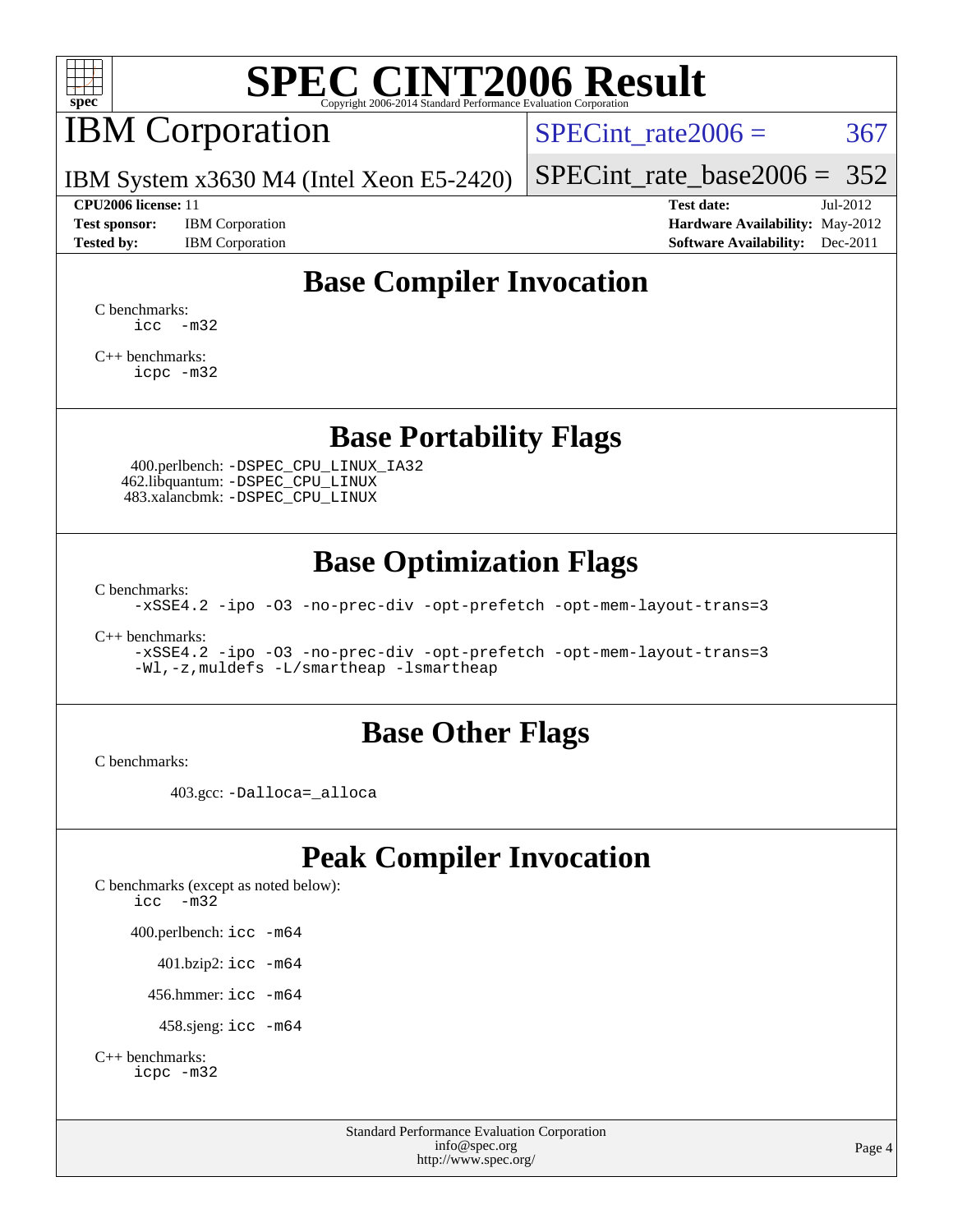

IBM Corporation

SPECint rate $2006 = 367$ 

IBM System x3630 M4 (Intel Xeon E5-2420)

[SPECint\\_rate\\_base2006 =](http://www.spec.org/auto/cpu2006/Docs/result-fields.html#SPECintratebase2006) 352

**[CPU2006 license:](http://www.spec.org/auto/cpu2006/Docs/result-fields.html#CPU2006license)** 11 **[Test date:](http://www.spec.org/auto/cpu2006/Docs/result-fields.html#Testdate)** Jul-2012 **[Test sponsor:](http://www.spec.org/auto/cpu2006/Docs/result-fields.html#Testsponsor)** IBM Corporation **[Hardware Availability:](http://www.spec.org/auto/cpu2006/Docs/result-fields.html#HardwareAvailability)** May-2012 **[Tested by:](http://www.spec.org/auto/cpu2006/Docs/result-fields.html#Testedby)** IBM Corporation **[Software Availability:](http://www.spec.org/auto/cpu2006/Docs/result-fields.html#SoftwareAvailability)** Dec-2011

### **[Peak Portability Flags](http://www.spec.org/auto/cpu2006/Docs/result-fields.html#PeakPortabilityFlags)**

 400.perlbench: [-DSPEC\\_CPU\\_LP64](http://www.spec.org/cpu2006/results/res2012q3/cpu2006-20120725-23860.flags.html#b400.perlbench_peakCPORTABILITY_DSPEC_CPU_LP64) [-DSPEC\\_CPU\\_LINUX\\_X64](http://www.spec.org/cpu2006/results/res2012q3/cpu2006-20120725-23860.flags.html#b400.perlbench_peakCPORTABILITY_DSPEC_CPU_LINUX_X64) 401.bzip2: [-DSPEC\\_CPU\\_LP64](http://www.spec.org/cpu2006/results/res2012q3/cpu2006-20120725-23860.flags.html#suite_peakCPORTABILITY401_bzip2_DSPEC_CPU_LP64) 456.hmmer: [-DSPEC\\_CPU\\_LP64](http://www.spec.org/cpu2006/results/res2012q3/cpu2006-20120725-23860.flags.html#suite_peakCPORTABILITY456_hmmer_DSPEC_CPU_LP64) 458.sjeng: [-DSPEC\\_CPU\\_LP64](http://www.spec.org/cpu2006/results/res2012q3/cpu2006-20120725-23860.flags.html#suite_peakCPORTABILITY458_sjeng_DSPEC_CPU_LP64) 462.libquantum: [-DSPEC\\_CPU\\_LINUX](http://www.spec.org/cpu2006/results/res2012q3/cpu2006-20120725-23860.flags.html#b462.libquantum_peakCPORTABILITY_DSPEC_CPU_LINUX) 483.xalancbmk: [-DSPEC\\_CPU\\_LINUX](http://www.spec.org/cpu2006/results/res2012q3/cpu2006-20120725-23860.flags.html#b483.xalancbmk_peakCXXPORTABILITY_DSPEC_CPU_LINUX)

## **[Peak Optimization Flags](http://www.spec.org/auto/cpu2006/Docs/result-fields.html#PeakOptimizationFlags)**

[C benchmarks](http://www.spec.org/auto/cpu2006/Docs/result-fields.html#Cbenchmarks):

 400.perlbench: [-xSSE4.2](http://www.spec.org/cpu2006/results/res2012q3/cpu2006-20120725-23860.flags.html#user_peakPASS2_CFLAGSPASS2_LDCFLAGS400_perlbench_f-xSSE42_f91528193cf0b216347adb8b939d4107)(pass 2) [-prof-gen](http://www.spec.org/cpu2006/results/res2012q3/cpu2006-20120725-23860.flags.html#user_peakPASS1_CFLAGSPASS1_LDCFLAGS400_perlbench_prof_gen_e43856698f6ca7b7e442dfd80e94a8fc)(pass 1) [-ipo](http://www.spec.org/cpu2006/results/res2012q3/cpu2006-20120725-23860.flags.html#user_peakPASS2_CFLAGSPASS2_LDCFLAGS400_perlbench_f-ipo)(pass 2) [-O3](http://www.spec.org/cpu2006/results/res2012q3/cpu2006-20120725-23860.flags.html#user_peakPASS2_CFLAGSPASS2_LDCFLAGS400_perlbench_f-O3)(pass 2) [-no-prec-div](http://www.spec.org/cpu2006/results/res2012q3/cpu2006-20120725-23860.flags.html#user_peakPASS2_CFLAGSPASS2_LDCFLAGS400_perlbench_f-no-prec-div)(pass 2) [-prof-use](http://www.spec.org/cpu2006/results/res2012q3/cpu2006-20120725-23860.flags.html#user_peakPASS2_CFLAGSPASS2_LDCFLAGS400_perlbench_prof_use_bccf7792157ff70d64e32fe3e1250b55)(pass 2) [-auto-ilp32](http://www.spec.org/cpu2006/results/res2012q3/cpu2006-20120725-23860.flags.html#user_peakCOPTIMIZE400_perlbench_f-auto-ilp32)  $401.bzip2: -xSSE4.2(pass 2) -prof-qen(pass 1) -ipo(pass 2)$  $401.bzip2: -xSSE4.2(pass 2) -prof-qen(pass 1) -ipo(pass 2)$  $401.bzip2: -xSSE4.2(pass 2) -prof-qen(pass 1) -ipo(pass 2)$  $401.bzip2: -xSSE4.2(pass 2) -prof-qen(pass 1) -ipo(pass 2)$  $401.bzip2: -xSSE4.2(pass 2) -prof-qen(pass 1) -ipo(pass 2)$ [-O3](http://www.spec.org/cpu2006/results/res2012q3/cpu2006-20120725-23860.flags.html#user_peakPASS2_CFLAGSPASS2_LDCFLAGS401_bzip2_f-O3)(pass 2) [-no-prec-div](http://www.spec.org/cpu2006/results/res2012q3/cpu2006-20120725-23860.flags.html#user_peakPASS2_CFLAGSPASS2_LDCFLAGS401_bzip2_f-no-prec-div)(pass 2) [-prof-use](http://www.spec.org/cpu2006/results/res2012q3/cpu2006-20120725-23860.flags.html#user_peakPASS2_CFLAGSPASS2_LDCFLAGS401_bzip2_prof_use_bccf7792157ff70d64e32fe3e1250b55)(pass 2) [-opt-prefetch](http://www.spec.org/cpu2006/results/res2012q3/cpu2006-20120725-23860.flags.html#user_peakCOPTIMIZE401_bzip2_f-opt-prefetch) [-auto-ilp32](http://www.spec.org/cpu2006/results/res2012q3/cpu2006-20120725-23860.flags.html#user_peakCOPTIMIZE401_bzip2_f-auto-ilp32) [-ansi-alias](http://www.spec.org/cpu2006/results/res2012q3/cpu2006-20120725-23860.flags.html#user_peakCOPTIMIZE401_bzip2_f-ansi-alias) 403.gcc: [-xSSE4.2](http://www.spec.org/cpu2006/results/res2012q3/cpu2006-20120725-23860.flags.html#user_peakCOPTIMIZE403_gcc_f-xSSE42_f91528193cf0b216347adb8b939d4107) [-ipo](http://www.spec.org/cpu2006/results/res2012q3/cpu2006-20120725-23860.flags.html#user_peakCOPTIMIZE403_gcc_f-ipo) [-O3](http://www.spec.org/cpu2006/results/res2012q3/cpu2006-20120725-23860.flags.html#user_peakCOPTIMIZE403_gcc_f-O3) [-no-prec-div](http://www.spec.org/cpu2006/results/res2012q3/cpu2006-20120725-23860.flags.html#user_peakCOPTIMIZE403_gcc_f-no-prec-div) 429.mcf: basepeak = yes 445.gobmk: [-xSSE4.2](http://www.spec.org/cpu2006/results/res2012q3/cpu2006-20120725-23860.flags.html#user_peakPASS2_CFLAGSPASS2_LDCFLAGS445_gobmk_f-xSSE42_f91528193cf0b216347adb8b939d4107)(pass 2) [-prof-gen](http://www.spec.org/cpu2006/results/res2012q3/cpu2006-20120725-23860.flags.html#user_peakPASS1_CFLAGSPASS1_LDCFLAGS445_gobmk_prof_gen_e43856698f6ca7b7e442dfd80e94a8fc)(pass 1) [-prof-use](http://www.spec.org/cpu2006/results/res2012q3/cpu2006-20120725-23860.flags.html#user_peakPASS2_CFLAGSPASS2_LDCFLAGS445_gobmk_prof_use_bccf7792157ff70d64e32fe3e1250b55)(pass 2) [-ansi-alias](http://www.spec.org/cpu2006/results/res2012q3/cpu2006-20120725-23860.flags.html#user_peakCOPTIMIZE445_gobmk_f-ansi-alias) [-opt-mem-layout-trans=3](http://www.spec.org/cpu2006/results/res2012q3/cpu2006-20120725-23860.flags.html#user_peakCOPTIMIZE445_gobmk_f-opt-mem-layout-trans_a7b82ad4bd7abf52556d4961a2ae94d5) 456.hmmer: [-xSSE4.2](http://www.spec.org/cpu2006/results/res2012q3/cpu2006-20120725-23860.flags.html#user_peakCOPTIMIZE456_hmmer_f-xSSE42_f91528193cf0b216347adb8b939d4107) [-ipo](http://www.spec.org/cpu2006/results/res2012q3/cpu2006-20120725-23860.flags.html#user_peakCOPTIMIZE456_hmmer_f-ipo) [-O3](http://www.spec.org/cpu2006/results/res2012q3/cpu2006-20120725-23860.flags.html#user_peakCOPTIMIZE456_hmmer_f-O3) [-no-prec-div](http://www.spec.org/cpu2006/results/res2012q3/cpu2006-20120725-23860.flags.html#user_peakCOPTIMIZE456_hmmer_f-no-prec-div) [-unroll2](http://www.spec.org/cpu2006/results/res2012q3/cpu2006-20120725-23860.flags.html#user_peakCOPTIMIZE456_hmmer_f-unroll_784dae83bebfb236979b41d2422d7ec2) [-auto-ilp32](http://www.spec.org/cpu2006/results/res2012q3/cpu2006-20120725-23860.flags.html#user_peakCOPTIMIZE456_hmmer_f-auto-ilp32) 458.sjeng: [-xSSE4.2](http://www.spec.org/cpu2006/results/res2012q3/cpu2006-20120725-23860.flags.html#user_peakPASS2_CFLAGSPASS2_LDCFLAGS458_sjeng_f-xSSE42_f91528193cf0b216347adb8b939d4107)(pass 2) [-prof-gen](http://www.spec.org/cpu2006/results/res2012q3/cpu2006-20120725-23860.flags.html#user_peakPASS1_CFLAGSPASS1_LDCFLAGS458_sjeng_prof_gen_e43856698f6ca7b7e442dfd80e94a8fc)(pass 1) [-ipo](http://www.spec.org/cpu2006/results/res2012q3/cpu2006-20120725-23860.flags.html#user_peakPASS2_CFLAGSPASS2_LDCFLAGS458_sjeng_f-ipo)(pass 2) [-O3](http://www.spec.org/cpu2006/results/res2012q3/cpu2006-20120725-23860.flags.html#user_peakPASS2_CFLAGSPASS2_LDCFLAGS458_sjeng_f-O3)(pass 2) [-no-prec-div](http://www.spec.org/cpu2006/results/res2012q3/cpu2006-20120725-23860.flags.html#user_peakPASS2_CFLAGSPASS2_LDCFLAGS458_sjeng_f-no-prec-div)(pass 2) [-prof-use](http://www.spec.org/cpu2006/results/res2012q3/cpu2006-20120725-23860.flags.html#user_peakPASS2_CFLAGSPASS2_LDCFLAGS458_sjeng_prof_use_bccf7792157ff70d64e32fe3e1250b55)(pass 2) [-unroll4](http://www.spec.org/cpu2006/results/res2012q3/cpu2006-20120725-23860.flags.html#user_peakCOPTIMIZE458_sjeng_f-unroll_4e5e4ed65b7fd20bdcd365bec371b81f) [-auto-ilp32](http://www.spec.org/cpu2006/results/res2012q3/cpu2006-20120725-23860.flags.html#user_peakCOPTIMIZE458_sjeng_f-auto-ilp32)  $462$ .libquantum: basepeak = yes 464.h264ref: [-xSSE4.2](http://www.spec.org/cpu2006/results/res2012q3/cpu2006-20120725-23860.flags.html#user_peakPASS2_CFLAGSPASS2_LDCFLAGS464_h264ref_f-xSSE42_f91528193cf0b216347adb8b939d4107)(pass 2) [-prof-gen](http://www.spec.org/cpu2006/results/res2012q3/cpu2006-20120725-23860.flags.html#user_peakPASS1_CFLAGSPASS1_LDCFLAGS464_h264ref_prof_gen_e43856698f6ca7b7e442dfd80e94a8fc)(pass 1) [-ipo](http://www.spec.org/cpu2006/results/res2012q3/cpu2006-20120725-23860.flags.html#user_peakPASS2_CFLAGSPASS2_LDCFLAGS464_h264ref_f-ipo)(pass 2) [-O3](http://www.spec.org/cpu2006/results/res2012q3/cpu2006-20120725-23860.flags.html#user_peakPASS2_CFLAGSPASS2_LDCFLAGS464_h264ref_f-O3)(pass 2) [-no-prec-div](http://www.spec.org/cpu2006/results/res2012q3/cpu2006-20120725-23860.flags.html#user_peakPASS2_CFLAGSPASS2_LDCFLAGS464_h264ref_f-no-prec-div)(pass 2) [-prof-use](http://www.spec.org/cpu2006/results/res2012q3/cpu2006-20120725-23860.flags.html#user_peakPASS2_CFLAGSPASS2_LDCFLAGS464_h264ref_prof_use_bccf7792157ff70d64e32fe3e1250b55)(pass 2) [-unroll2](http://www.spec.org/cpu2006/results/res2012q3/cpu2006-20120725-23860.flags.html#user_peakCOPTIMIZE464_h264ref_f-unroll_784dae83bebfb236979b41d2422d7ec2) [-ansi-alias](http://www.spec.org/cpu2006/results/res2012q3/cpu2006-20120725-23860.flags.html#user_peakCOPTIMIZE464_h264ref_f-ansi-alias) [C++ benchmarks:](http://www.spec.org/auto/cpu2006/Docs/result-fields.html#CXXbenchmarks) 471.omnetpp: [-xSSE4.2](http://www.spec.org/cpu2006/results/res2012q3/cpu2006-20120725-23860.flags.html#user_peakPASS2_CXXFLAGSPASS2_LDCXXFLAGS471_omnetpp_f-xSSE42_f91528193cf0b216347adb8b939d4107)(pass 2) [-prof-gen](http://www.spec.org/cpu2006/results/res2012q3/cpu2006-20120725-23860.flags.html#user_peakPASS1_CXXFLAGSPASS1_LDCXXFLAGS471_omnetpp_prof_gen_e43856698f6ca7b7e442dfd80e94a8fc)(pass 1) [-ipo](http://www.spec.org/cpu2006/results/res2012q3/cpu2006-20120725-23860.flags.html#user_peakPASS2_CXXFLAGSPASS2_LDCXXFLAGS471_omnetpp_f-ipo)(pass 2) [-O3](http://www.spec.org/cpu2006/results/res2012q3/cpu2006-20120725-23860.flags.html#user_peakPASS2_CXXFLAGSPASS2_LDCXXFLAGS471_omnetpp_f-O3)(pass 2) [-no-prec-div](http://www.spec.org/cpu2006/results/res2012q3/cpu2006-20120725-23860.flags.html#user_peakPASS2_CXXFLAGSPASS2_LDCXXFLAGS471_omnetpp_f-no-prec-div)(pass 2) [-prof-use](http://www.spec.org/cpu2006/results/res2012q3/cpu2006-20120725-23860.flags.html#user_peakPASS2_CXXFLAGSPASS2_LDCXXFLAGS471_omnetpp_prof_use_bccf7792157ff70d64e32fe3e1250b55)(pass 2) [-ansi-alias](http://www.spec.org/cpu2006/results/res2012q3/cpu2006-20120725-23860.flags.html#user_peakCXXOPTIMIZE471_omnetpp_f-ansi-alias) [-opt-ra-region-strategy=block](http://www.spec.org/cpu2006/results/res2012q3/cpu2006-20120725-23860.flags.html#user_peakCXXOPTIMIZE471_omnetpp_f-opt-ra-region-strategy_a0a37c372d03933b2a18d4af463c1f69) [-Wl,-z,muldefs](http://www.spec.org/cpu2006/results/res2012q3/cpu2006-20120725-23860.flags.html#user_peakEXTRA_LDFLAGS471_omnetpp_link_force_multiple1_74079c344b956b9658436fd1b6dd3a8a) [-L/smartheap -lsmartheap](http://www.spec.org/cpu2006/results/res2012q3/cpu2006-20120725-23860.flags.html#user_peakEXTRA_LIBS471_omnetpp_SmartHeap_7c9e394a5779e1a7fec7c221e123830c) 473.astar: basepeak = yes Continued on next page

> Standard Performance Evaluation Corporation [info@spec.org](mailto:info@spec.org) <http://www.spec.org/>